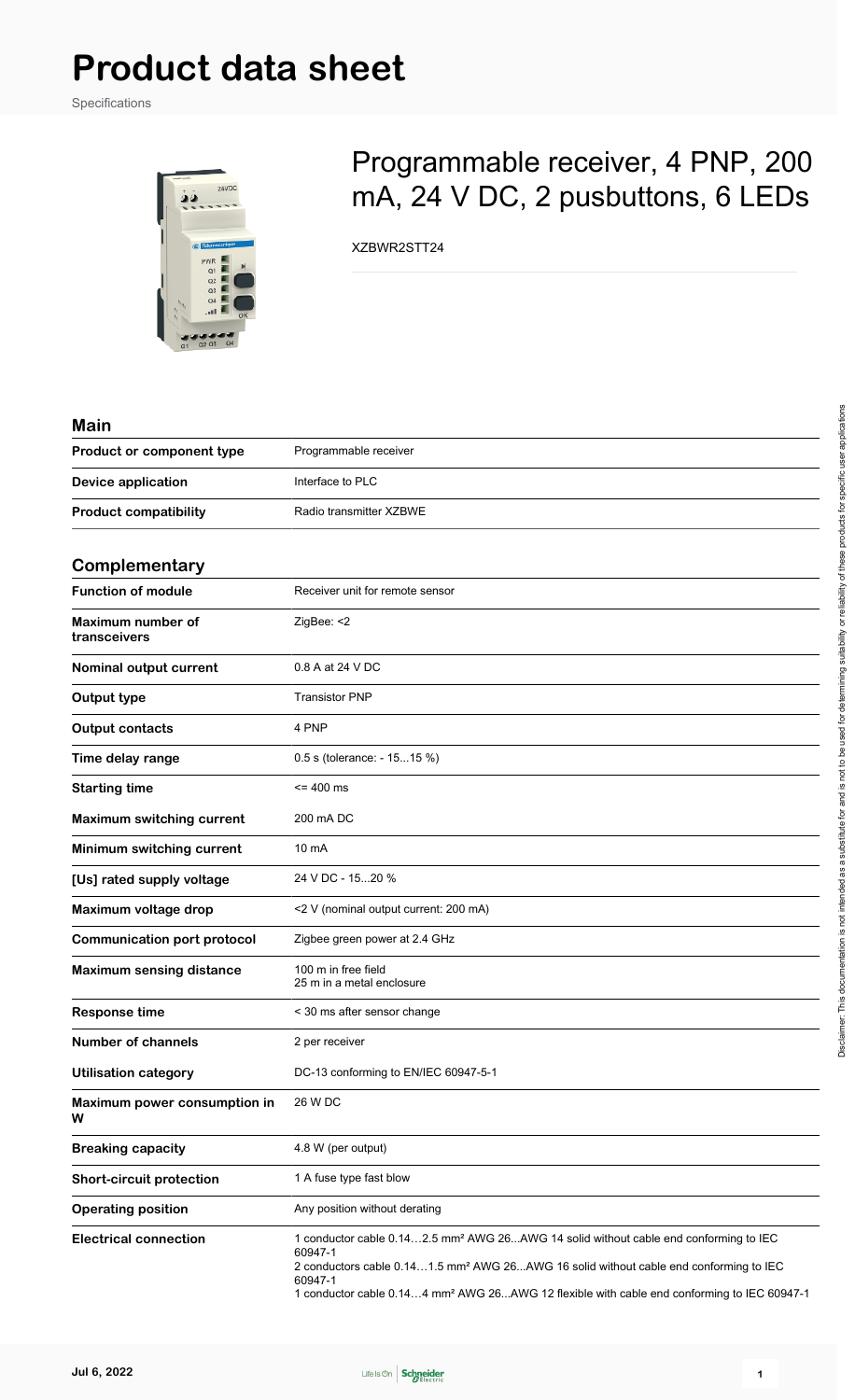|                                                           | 2 conductors cable 0.141.5 mm <sup>2</sup> AWG 26AWG 16 flexible with cable end conforming to IEC<br>60947-1 |
|-----------------------------------------------------------|--------------------------------------------------------------------------------------------------------------|
| <b>Tightening torque</b>                                  | 0.51 N.m conforming to EN/IEC 60947-1                                                                        |
| <b>Housing material</b>                                   | Self-extinguishing plastic                                                                                   |
| <b>Status LED</b>                                         | 1 LED green for power ON<br>1 LED green and yellow for reception signal<br>4 LEDs green for output active    |
| <b>Mounting support</b>                                   | 35 mm symmetrical DIN rail conforming to EN/IEC 60715<br>Mounting plate                                      |
| Rated short-duration power<br>frequency withstand voltage | 1 kV 50 Hz conforming to EN/IEC 60947-5-1                                                                    |
| [Uimp] rated impulse withstand<br>voltage                 | $0.8$ kV                                                                                                     |
| Width                                                     | 36 mm                                                                                                        |
| <b>Height</b>                                             | 108 mm                                                                                                       |
| <b>Depth</b>                                              | 75 mm                                                                                                        |
| Net weight                                                | $0.13$ kg                                                                                                    |
| <b>Marking</b>                                            | <b>CE</b>                                                                                                    |

#### **Environment**

| <b>Surge withstand</b>                 | 0.5 kV differential mode conforming to IEC 61000-4-5<br>1 kV common mode conforming to IEC 61000-4-5                                                                                                                                                                                                                                                                                                                                                                                                                                                                                                                                                                                                                                                                                                                                                                                                                                                                                                                                                                                                                                                                                                                                                                |
|----------------------------------------|---------------------------------------------------------------------------------------------------------------------------------------------------------------------------------------------------------------------------------------------------------------------------------------------------------------------------------------------------------------------------------------------------------------------------------------------------------------------------------------------------------------------------------------------------------------------------------------------------------------------------------------------------------------------------------------------------------------------------------------------------------------------------------------------------------------------------------------------------------------------------------------------------------------------------------------------------------------------------------------------------------------------------------------------------------------------------------------------------------------------------------------------------------------------------------------------------------------------------------------------------------------------|
| <b>Standards</b>                       | EN/IEC 60947-5-1<br>EN/IEC 60947-1                                                                                                                                                                                                                                                                                                                                                                                                                                                                                                                                                                                                                                                                                                                                                                                                                                                                                                                                                                                                                                                                                                                                                                                                                                  |
| Ambient air temperature for<br>storage | $-4070 °C$                                                                                                                                                                                                                                                                                                                                                                                                                                                                                                                                                                                                                                                                                                                                                                                                                                                                                                                                                                                                                                                                                                                                                                                                                                                          |
| <b>Relative humidity</b>               | 90 % at -2055 °C, without condensation conforming to ETSI EN 300 328                                                                                                                                                                                                                                                                                                                                                                                                                                                                                                                                                                                                                                                                                                                                                                                                                                                                                                                                                                                                                                                                                                                                                                                                |
| <b>Vibration resistance</b>            | +/- 7.5 mm (f= 514 Hz) conforming to IEC 60068-2-6<br>2 gn (f= 8150 Hz) conforming to IEC 60068-2-6                                                                                                                                                                                                                                                                                                                                                                                                                                                                                                                                                                                                                                                                                                                                                                                                                                                                                                                                                                                                                                                                                                                                                                 |
| <b>Shock resistance</b>                | 10 gn (duration = 16 ms) for 6000 shocks conforming to IEC 60068-2-27                                                                                                                                                                                                                                                                                                                                                                                                                                                                                                                                                                                                                                                                                                                                                                                                                                                                                                                                                                                                                                                                                                                                                                                               |
| IP degree of protection                | IP20 (casing) conforming to IEC 60529<br>IP20 (terminals) conforming to IEC 60529                                                                                                                                                                                                                                                                                                                                                                                                                                                                                                                                                                                                                                                                                                                                                                                                                                                                                                                                                                                                                                                                                                                                                                                   |
| <b>Pollution degree</b>                | 2 conforming to IEC 60664-1                                                                                                                                                                                                                                                                                                                                                                                                                                                                                                                                                                                                                                                                                                                                                                                                                                                                                                                                                                                                                                                                                                                                                                                                                                         |
| Overvoltage category                   | III conforming to IEC 60664-1                                                                                                                                                                                                                                                                                                                                                                                                                                                                                                                                                                                                                                                                                                                                                                                                                                                                                                                                                                                                                                                                                                                                                                                                                                       |
| <b>Insulation resistance</b>           | > 500 MOhm at 500 V DC conforming to NF C 20-030                                                                                                                                                                                                                                                                                                                                                                                                                                                                                                                                                                                                                                                                                                                                                                                                                                                                                                                                                                                                                                                                                                                                                                                                                    |
| [Ui] rated insulation voltage          | 60 V conforming to IEC 60664-1                                                                                                                                                                                                                                                                                                                                                                                                                                                                                                                                                                                                                                                                                                                                                                                                                                                                                                                                                                                                                                                                                                                                                                                                                                      |
| <b>Electromagnetic compatibility</b>   | Immunity for industrial environments conforming to EN/IEC 61000-6-2<br>Conducted and radiated emissions class B conforming to CISPR 22<br>Electrostatic discharge immunity test 8 kV in free air (in insulating parts) conforming to IEC 61000-4-2<br>Electrostatic discharge immunity test 6 kV on contact (on metal parts) conforming to IEC 61000-4-2<br>Susceptibility to electromagnetic fields 10 V/m, 80 MHz1 GHz at 3 m conforming to IEC 61000-4-3<br>Susceptibility to electromagnetic fields 3 V/m, 1.4 MHz2 GHz at 3 m conforming to IEC 61000-4-3<br>Electrical fast transient/burst immunity test 2 kV power supply wires conforming to IEC 61000-4-4<br>Conducted RF disturbances 10 V conforming to IEC 61000-4-6<br>Radiated emission conforming to ETSI EN 301 489-17<br>Conducted emission conforming to ETSI EN 301 489-17<br>Radiated emission conforming to ETSI EN 300 328<br>Electrical fast transient/burst immunity test 1 kV PNP output wires conforming to IEC 61000-4-4<br>1.2/50 us shock waves immunity test 0.5 kV differential mode conforming to IEC 61000-4-5<br>1.2/50 us shock waves immunity test 1 kV common mode conforming to IEC 61000-4-5<br>Immunity to microbreaks and voltage drops 7 ms conforming to IEC 61000-4-11 |

### **Packing Units**

| Unit Type of Package 1       | PCE.    |
|------------------------------|---------|
| Number of Units in Package 1 |         |
| Package 1 Weight             | 128.0 g |
| Package 1 Height             | 13 cm   |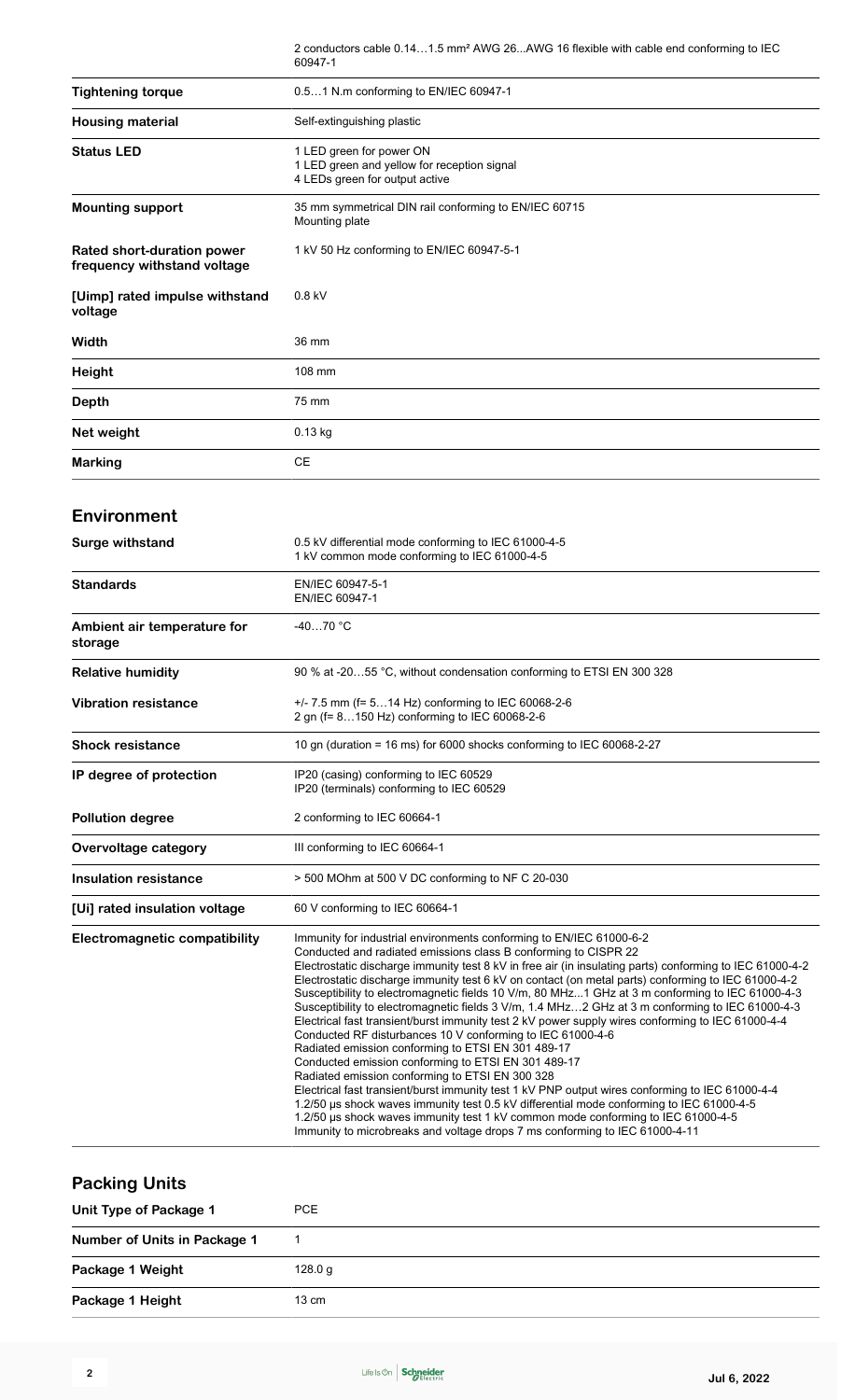| Package 1 width              | 9.8 cm          |
|------------------------------|-----------------|
| Package 1 Length             | 4.4 cm          |
| Unit Type of Package 2       | S <sub>02</sub> |
| Number of Units in Package 2 | 22              |
| Package 2 Weight             | 3.137 kg        |
| Package 2 Height             | $15 \text{ cm}$ |
| Package 2 width              | 30 cm           |
| Package 2 Length             | 40 cm           |

| <b>Offer Sustainability</b> |                                                                                                                                                                                                                                                                                                                                                |
|-----------------------------|------------------------------------------------------------------------------------------------------------------------------------------------------------------------------------------------------------------------------------------------------------------------------------------------------------------------------------------------|
| <b>REACh Regulation</b>     | <b>REACh Declaration</b>                                                                                                                                                                                                                                                                                                                       |
| <b>EU RoHS Directive</b>    | Pro-active compliance (Product out of EU RoHS legal scope)<br><b>EU RoHS Declaration</b>                                                                                                                                                                                                                                                       |
| Mercury free                | Yes                                                                                                                                                                                                                                                                                                                                            |
| RoHS exemption information  | Yes:                                                                                                                                                                                                                                                                                                                                           |
| California proposition 65   | WARNING: This product can expose you to chemicals including: Diisononyl phthalate (DINP), which<br>is known to the State of California to cause cancer, and Di-isodecyl phthalate (DIDP), which is known<br>to the State of California to cause birth defects or other reproductive harm. For more information go to<br>www.P65Warnings.ca.gov |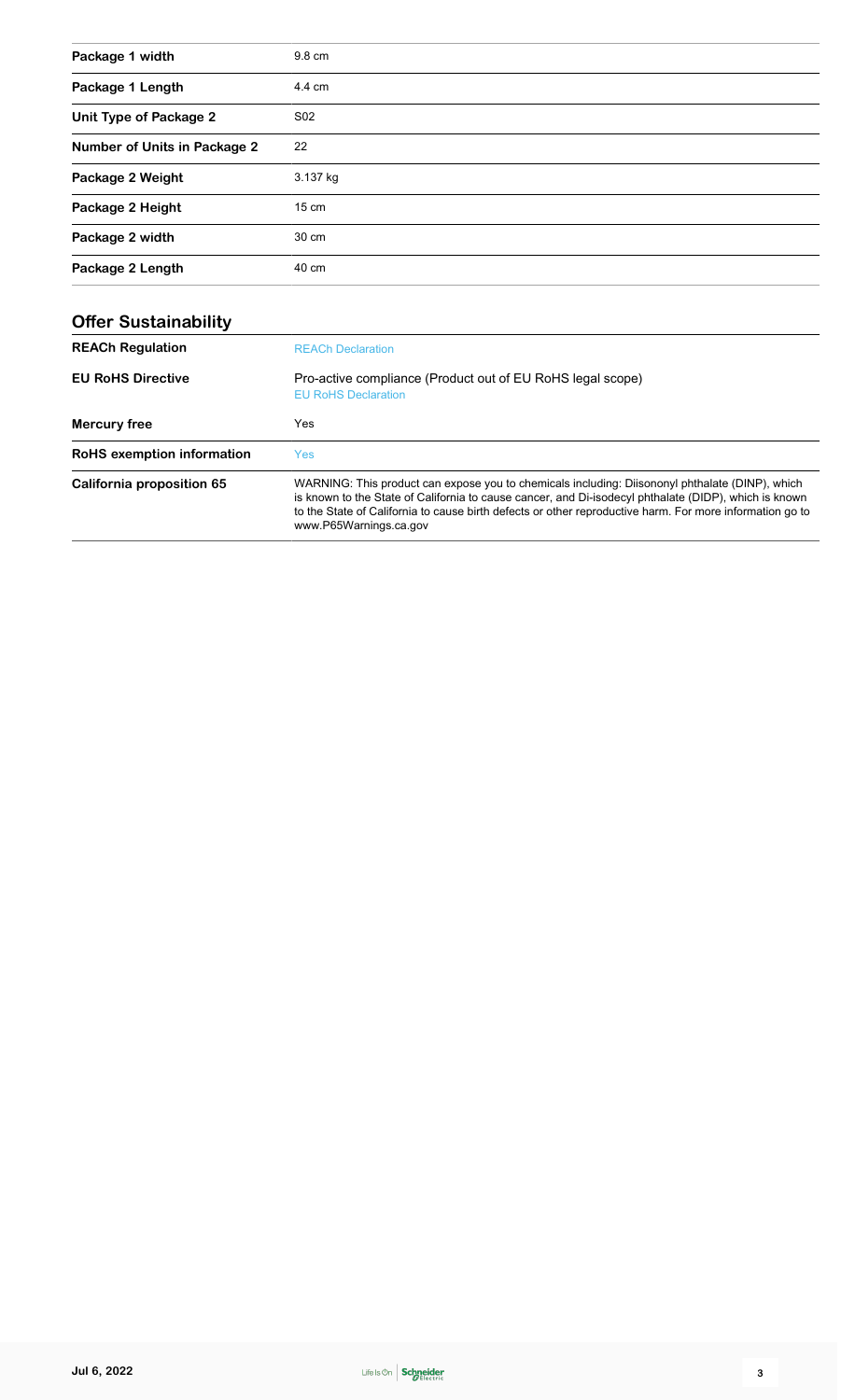# **XZBWR2STT24**

Dimensions Drawings

#### **Receiver Dimensions**

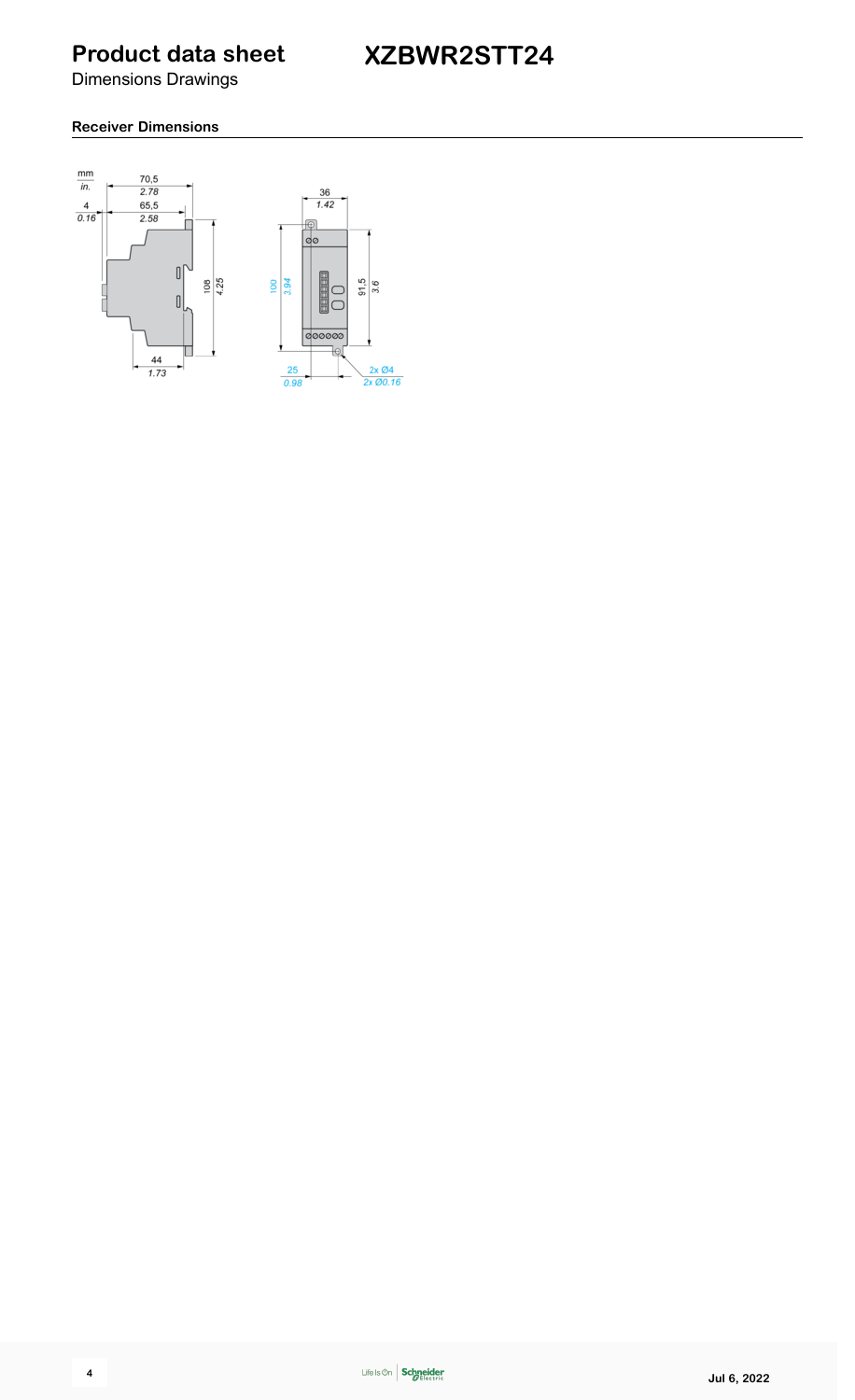#### Connections and Schema

# **XZBWR2STT24**

#### **Receiver Wiring Diagram**



**(1)** 400 mA fast-blow fuse

**(2)** Imax = 200 mA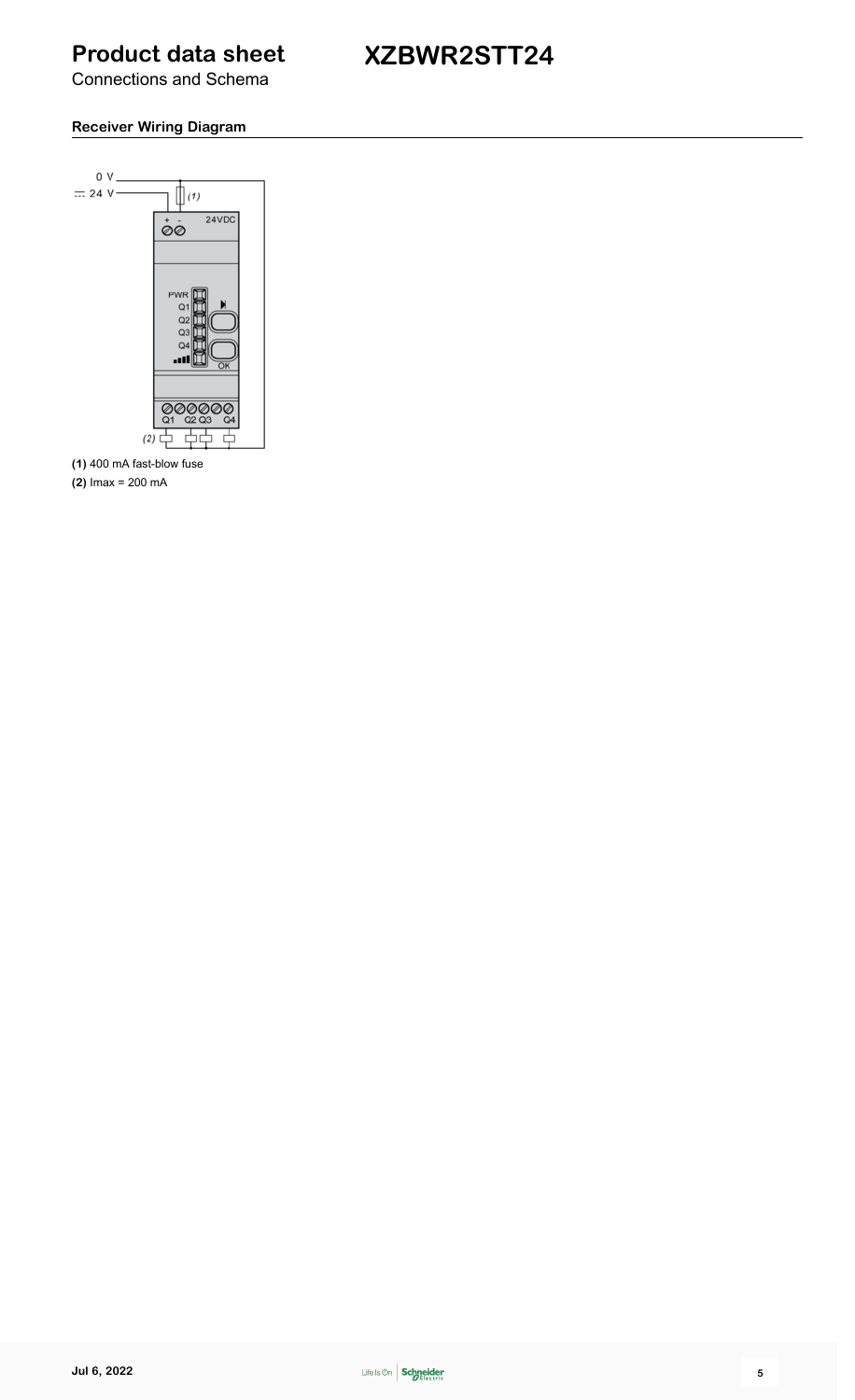**XZBWR2STT24**

Mounting and Clearance

#### **Receiver Mounting**

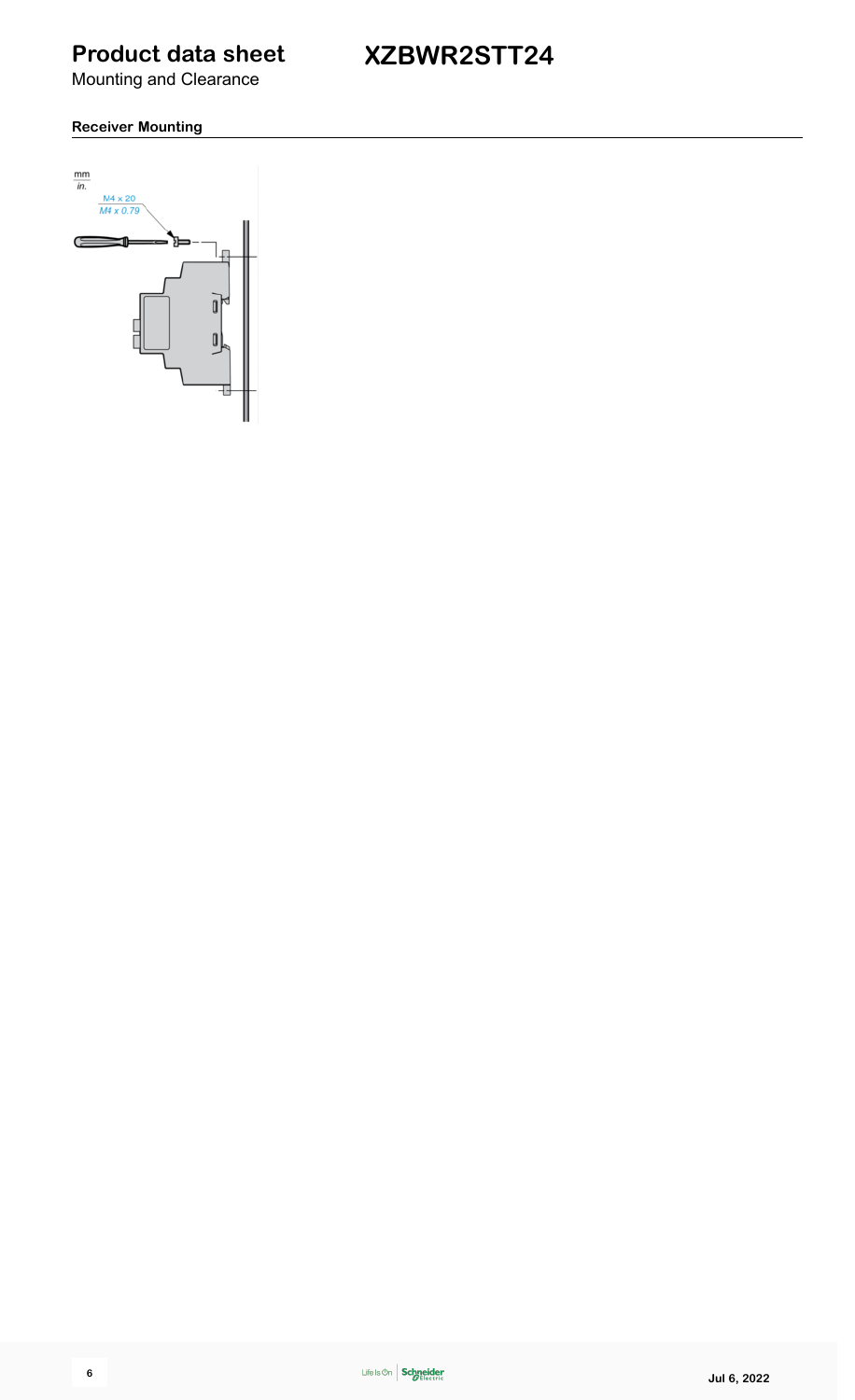Mounting and Clearance

#### **Receiver Mounting**

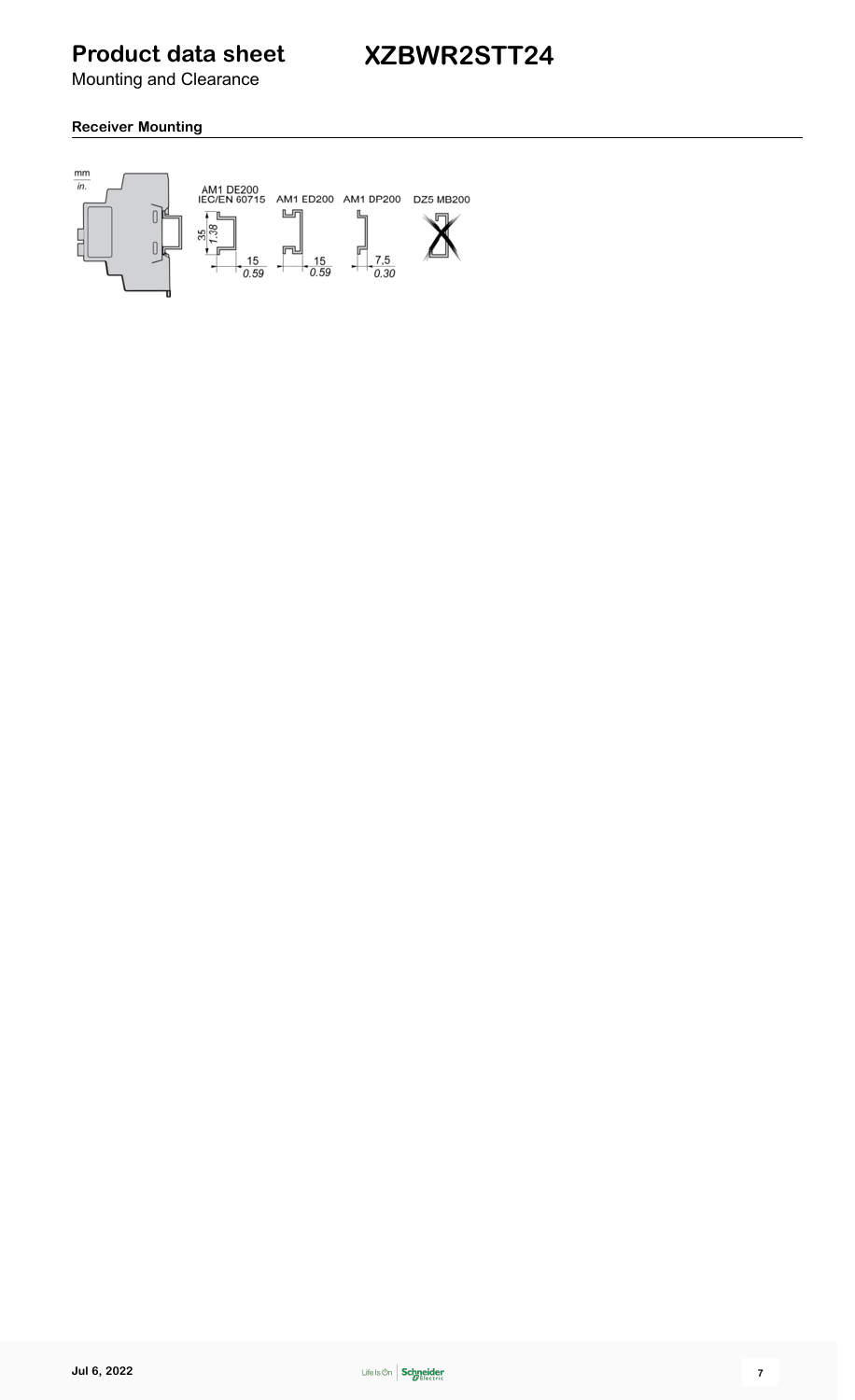# **XZBWR2STT24**

Mounting and Clearance

#### **Receiver Mounting**



**(1)** Drive

**(2)** Power Supply or PLC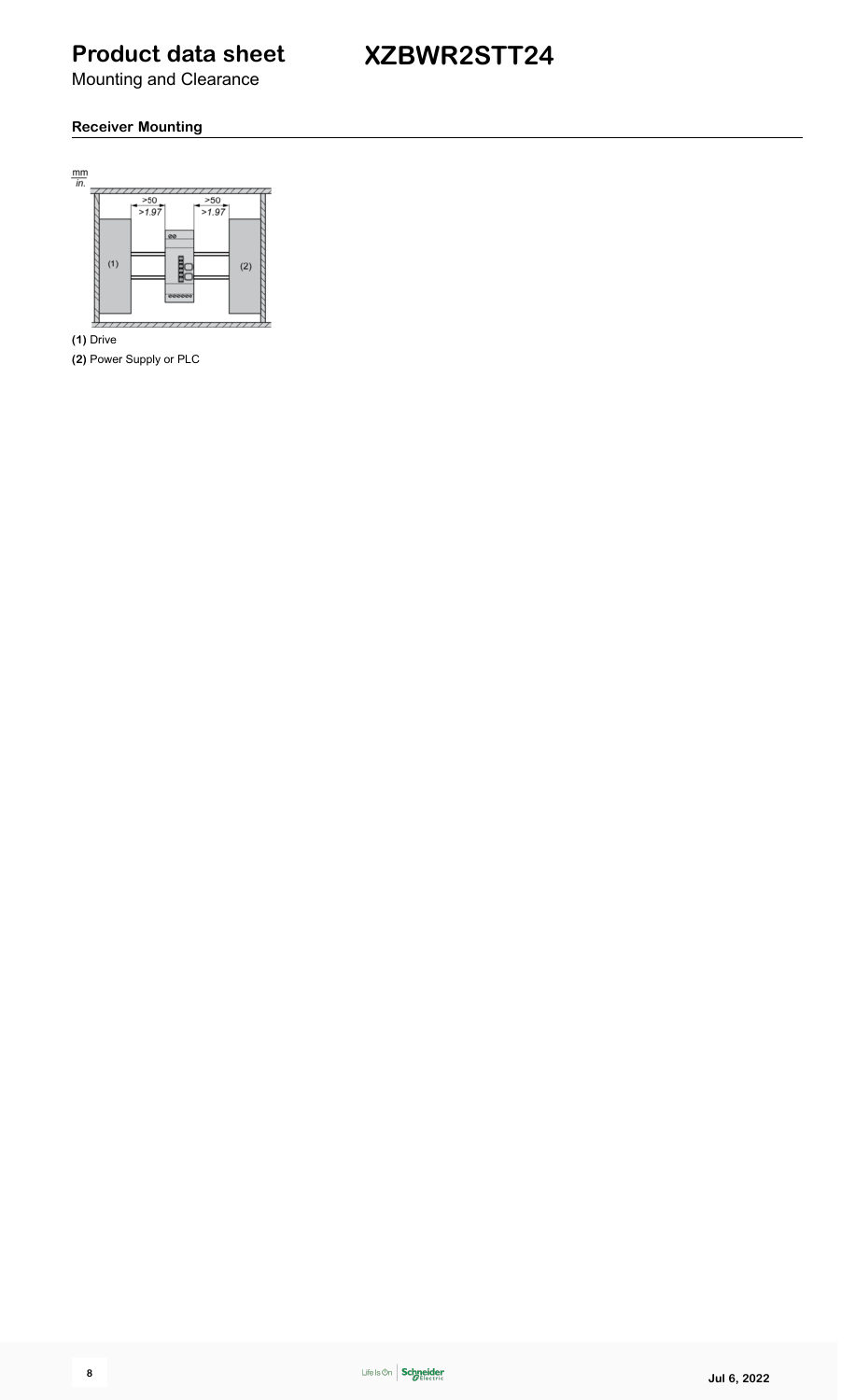# **XZBWR2STT24**

Mounting and Clearance

#### **Unobstructed Mounting**



**(1)** Typical values that may be modified by the application environment.